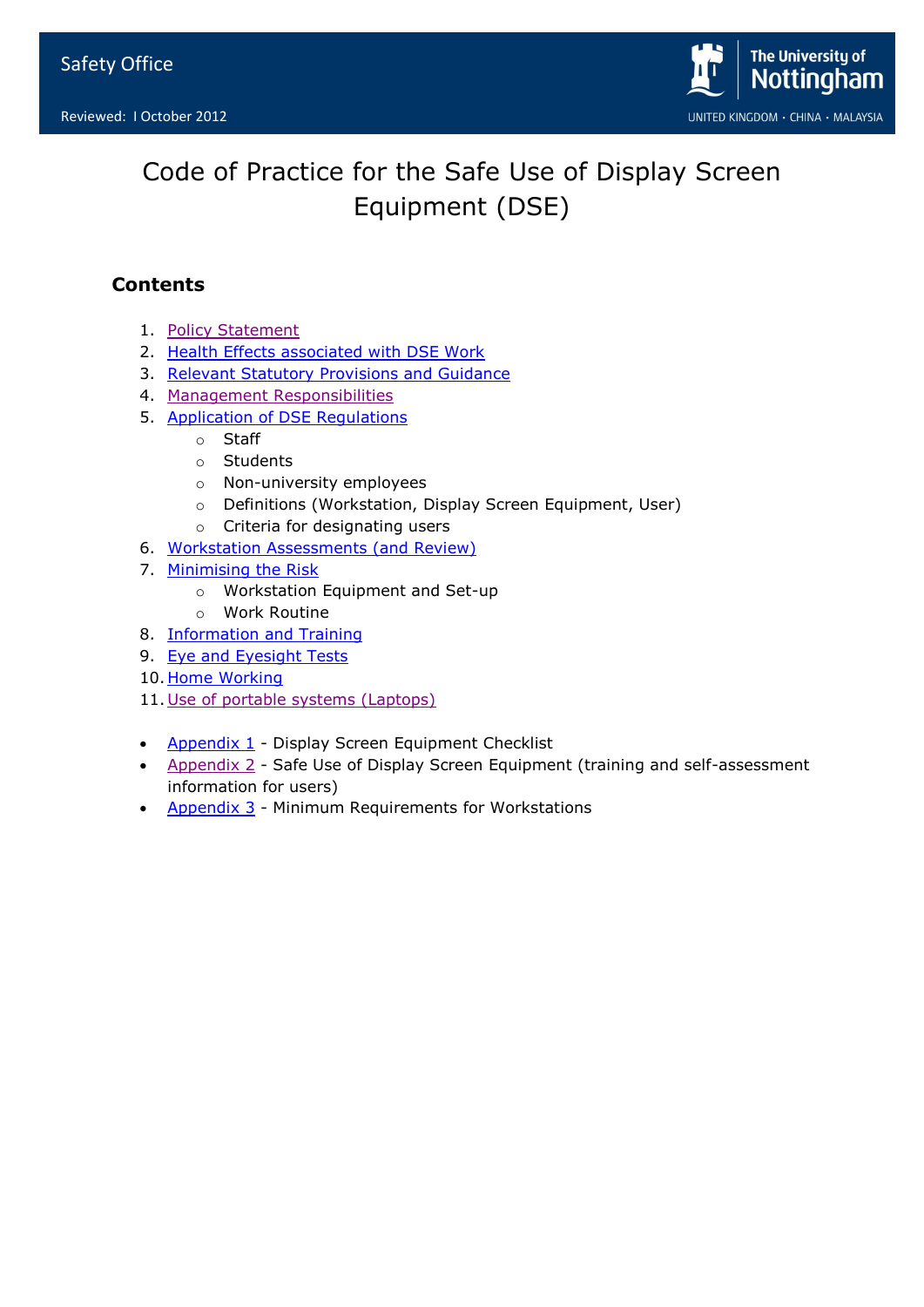# <span id="page-1-0"></span>**1. Policy Statement**

It is the policy of the University that all work involving display screen equipment (DSE) is carried out in such a way as to prevent undue risk to those carrying out the work. The University will seek to ensure that all relevant statutory requirements are complied with.

In particular, work with display screen equipment will be assessed and suitable facilities will be provided, local procedures and organisational arrangements will be put in place.

The arrangements described below form a part of the University's Health and Safety Policy.

The purpose of this document and those linked to it, is to provide practical information on how to ensure that the health effects associated with the use of display screen equipment are properly assessed and suitable action taken to minimise the risks.

# <span id="page-1-1"></span>**2. Health Effects Associated with DSE Work**

It has been established that the following health problems may arise from the intensive use of display screen equipment:

- Upper limb disorders and lesser problems of temporary backache, muscle fatigue etc. caused by poor posture.
- Temporary visual fatigue caused by such factors as poor lighting, glare, reflections, flickering screen, concentrated DSE work and poorly positioned DSE. (There is no evidence of DSE work being associated with permanent damage to eyes).
- Soreness of the eyes from low humidity.
- Fatigue and general stress related to such factors as unfavourable environmental conditions and task planning.

There are other minor or alleged health effects, such as Epilepsy and Facial Dermatitis, that sometimes cause people concern but there is no medical evidence to suggest these conditions are caused by DSE work. Other concerns are effects on pregnant women (no medical evidence to suggest there is any link between DSE work and miscarriage or birth defects) and electromagnetic radiation (no harmful emissions).

Further detail concerning the above is given in Appendix 2 of the Guidance to the DSE Regulations.

# <span id="page-1-2"></span>**3. Relevant Statutory Provisions and Guidance**

**3.1. The Health and Safety (Display Screen Equipment) Regulations 1992 as amended by the Health and Safety (Miscellaneous Amendments) Regulations 2002** - these regulations seek to advise employers on how the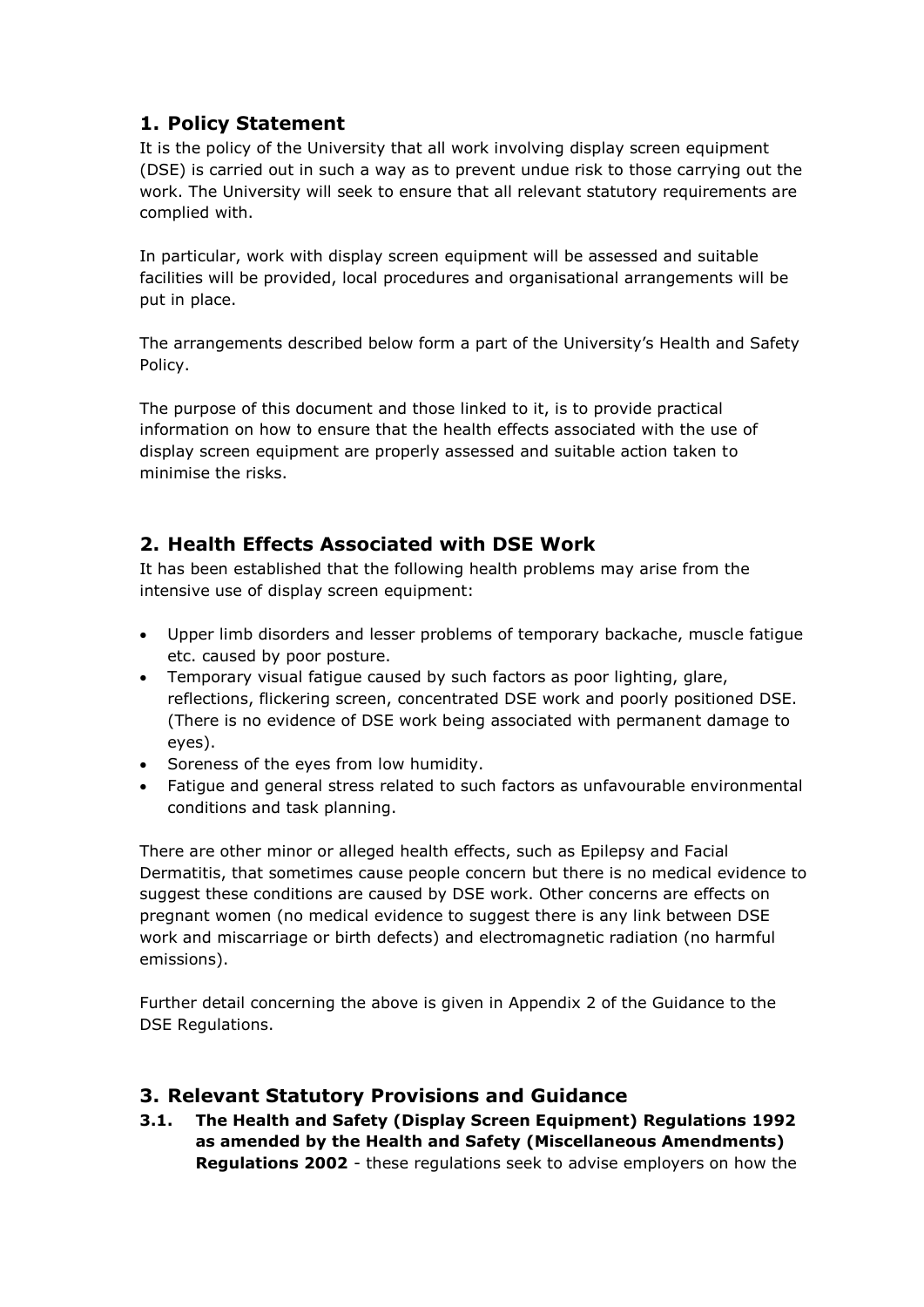effects of DSE work can best be minimised through identification of those at risk and assessment of their workstations.

- **3.2. L29 Guidance on the Health and Safety (Display Screen Equipment (Regulations)** - guidance notes on the above statute.
- **3.3. The Management of Health and Safety at Work Regulations 1999** these regulations require employers to assess the risk of all their work activities.
- **3.4. The Workplace (Health, Safety and; Welfare) Regulations 1992** these regulations require the environment (workplace) to be considered in terms of space, lighting, seating, temperature and humidity.

Appendix 6 of the DSE Regulations gives other sources of information and advice, plus further references.

### <span id="page-2-0"></span>**4. Management Responsibilities**

- **4.1.** The Head of School/Department is responsible for ensuring that effective arrangements are in place such that the DSE regulations are complied with. *[See below for a summary of the regulations.](#page-2-2)*
- **4.2.** Heads of School/Department should identify a suitable person(s) to be a DSE assessor who will coordinate DSE issues and undertake assessments of workstations where the user has identified problems they cannot deal with. Training for assessors is available through the Safety Office, see the Safety Office website [\(Assessing for Safe Use of DSE\)](http://www.nottingham.ac.uk/safety/training/training.aspx)
- **4.3.** Arrangements in Schools should include checks that they are able to satisfy the DSE compliance indicators [\(ESM Section 6.5\)](http://www.nottingham.ac.uk/safety/safety-management/esm/compliance-indicators.aspx#DSEhttp://www.nottingham.ac.uk/safety/safety-management/esm/compliance-indicators.aspx) listed in the University's Effective Safety Management document. Non-compliance issues should be raised through the School/Departmental management.
- **4.4.** The University Safety Office and Occupational Health are available for assistance and advice, including assessment for users where unusual circumstances prevail, e.g. an individual has a medical condition that complicates the assessment process.

# <span id="page-2-2"></span>**5. Application of Display Screen Equipment Regulations**

#### **5.1. Staff**

The University has a statutory obligation under the DSE Regulations to employees; this includes anyone on a fixed term contract or temporary contract. The regulations require:

- <span id="page-2-1"></span>• Identification of those employees who are **DSE** users (see definition [section\)](http://www.nottingham.ac.uk/safety/documents/dse-safe-use.pdf)
- Assessment of users' workstations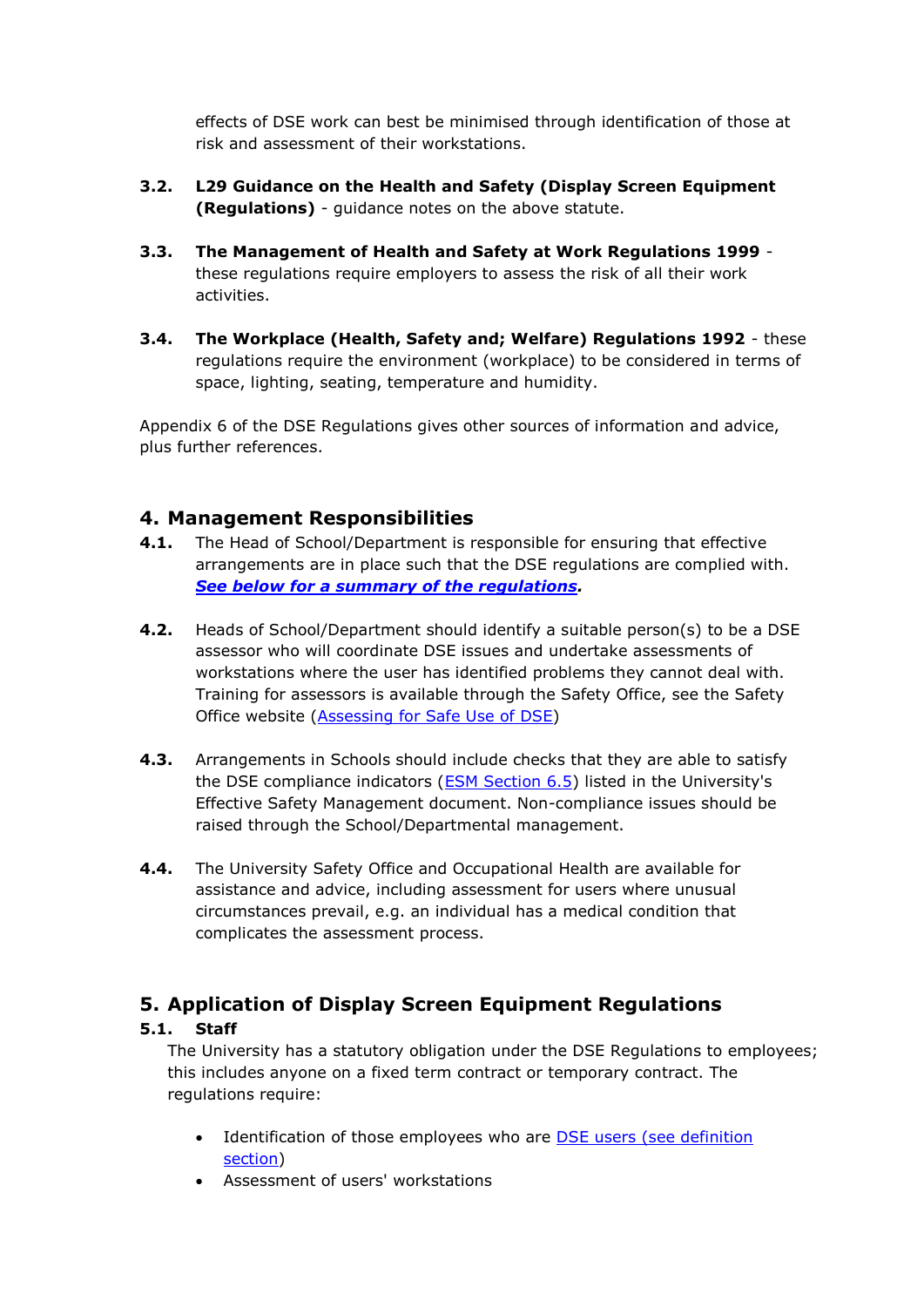- Provision of suitable equipment for users
- Provision of information and training in the safe use of DSE equipment for users
- Consideration of work routine to minimise prolonged periods of DSE use
- Review of arrangements to ensure appropriate action is on-going

As the DSE Regulations have been in force since 1992, Schools/Departments must comply with the Regulations for all current employees.

#### **5.2. Students**

The University has a duty of care (not statutory) to consider the workstations used by students:

#### **Postgraduates**

If the demands made by the contents or nature of their course or research project would clearly classify them as a DSE user were the student an employee, the School/Department should endeavour to apply the same standard of equipment and assessment to that individual. The postgraduate should also have access to a similar level of training. The School must seek to minimise the risk of ill-health effects resulting from poor workstation design, excessive demands for DSE work in the project or lack of information concerning safe use of DSE.

#### **Undergraduates**

It is less likely that an undergraduate would be required to make sufficient concentrated use of DSE for there to be any significant risk to health. It is therefore not necessary for Schools to assess every individual student but it is recommended that DSE facilities provided for their use (e.g. computer rooms), be provided with suitable equipment (firm steady work surface with sufficient space for hard copy and a standard DSE chair) and safety information be displayed (minimising long periods of DSE work and how to adjust the workstation to suit the user).

There is information for students, particularly those regularly using laptops, at the website of the Ergonomics Society: [http://www.ergonomics.org.uk](http://www.ergonomics.org.uk/)

Eye tests: There is no requirement to provide students or other non-employees with eye tests. However a student may use the University system at the discretion of his/her School/Department in terms of costs.

#### **5.3. Non-University Employees (e.g. temporary workers, visiting academics)**

Non-University employees must be treated as though they were employees of the University whilst working for the University. Within a short period of them starting, an assessment must be carried out (self-assessment or by DSE assessor) to ensure the workstation is suitably set up and the work routine is reasonable. However, the University is not required to provide eye tests or training in safe use of DSE. Their own employer must provide eye and eyesight testing and any corrective appliances and they are responsible for generalised training.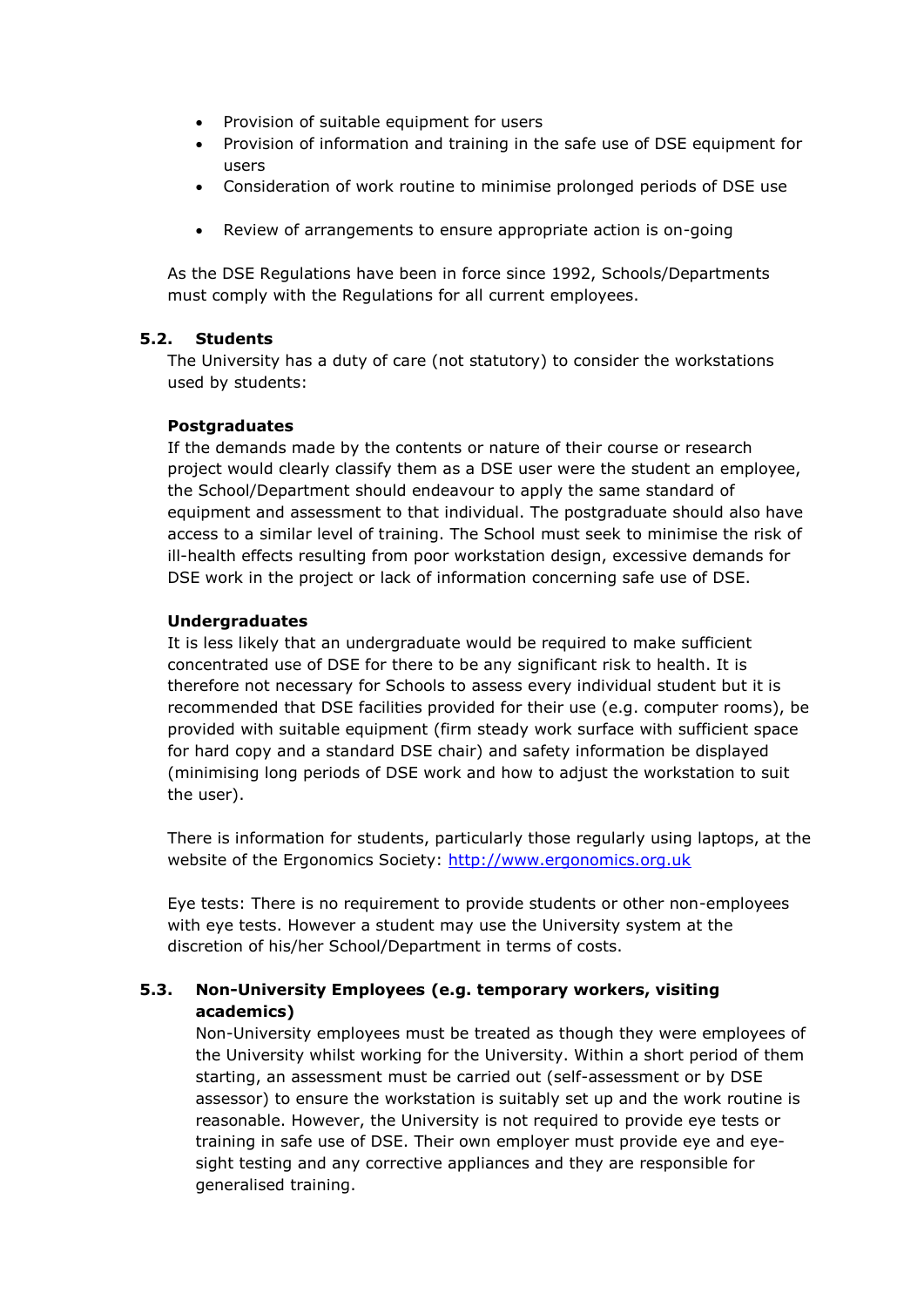#### **Definitions**

1. Display Screen Equipment means any alphanumeric or graphic display screen regardless of the display process involved (including conventional display screens, flat panel screens, touch screens and other emerging technologies. It is the legally used term for visual display equipment such as word processors, personal computers, micro-fiche readers. The definition is not limited to traditional office applications but includes use of DSE in laboratories and workshops.

Exemptions: The Regulations do not apply to DSE related to a means of transport, DSE intended mainly for public operation (e.g. tourist information booths), window typewriters, calculators, cash register or similar. Hence computer terminal provided din libraries for occasional catalogue reference by readers are not covered by the Regulations.

Display screens on instruments such as NMR and mass spectrometers; oscilloscopes, security surveillance cameras, etc. are not included. In such cases the main hazard will be visual fatigue which may need to be assessed separately.

Laptops: portable systems not in prolonged used are also exempt. No guidance is given on the meaning of "prolonged" but a suitable guideline would be to reduce the relevant figures recommended in this document for non-portable workstations by a factor of one half to two =-thirds, i.e. if using a lap-top for an average of one hour continuously per day, class the operator as a user.

- 2. Workstation means an assembly comprising display screen equipment; any optional accessories to the DS; any disk drive, telephone, modem, printer, document holder, work chair, work desk, work surface or other item peripheral to the DES; the immediate work environment around the DSE. Guidance on workstation set up is given in a later section.
- 3. User means an employee who habitually used display screen equipment as a significant part of his/her normal work. See section below on how to [identify](http://www.nottingham.ac.uk/safety/documents/dse-safe-use.pdf)  [users.](http://www.nottingham.ac.uk/safety/documents/dse-safe-use.pdf)

#### **Criteria for identifying users**:

Paragraphs 10 to 19 of the Guidance to the DSE Regulations detail the various criteria that can be applied to help identify users. In the University context these criteria are not always simple to apply and can lead to confusion. It is advised that duration of usage and the intensity of work (activity) are used as the main criteria for identifying users at the University.

#### **Duration**

Duration of usage may be divided into two categories: the total time spent and the length of a single session. Both should be considered.

The total time spent on DSE should be averaged over a period such as a week. If the average is about two hours a day or over (i.e. 10 hours per week) the individual should be designated a DSE user. If the average is less than one hour then, subject to an examination of the type of usage, the individual is not a user.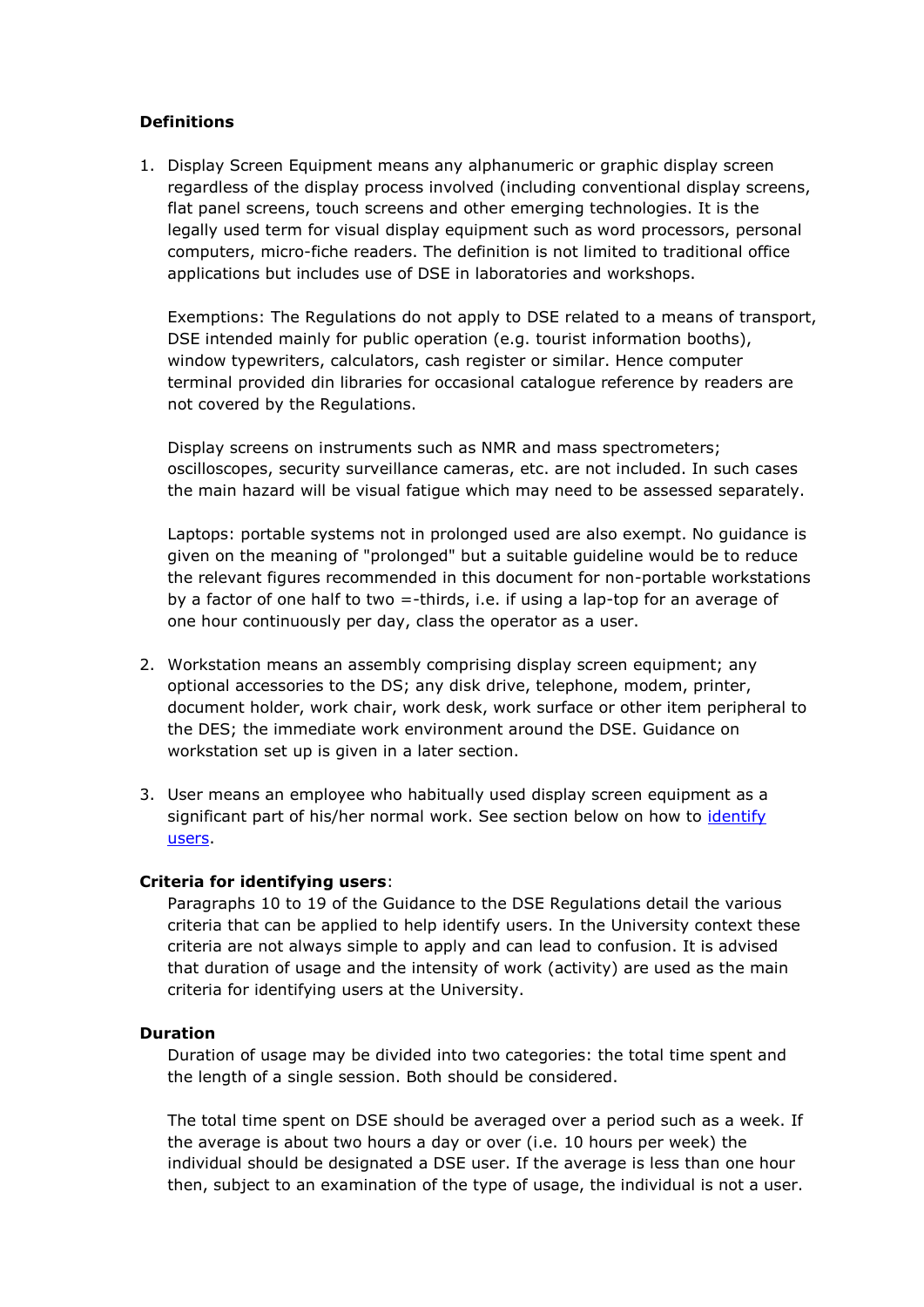For a period between one and two hours the type of usage should be taken into account before a decision can be made.

If the length of single DSE sessions extends to ninety minutes or more on a regular basis, the individual should be classed as a user unless such sessions occur infrequently, e.g. once a month or less. However it is always recommended that prolonged periods of DSE work are broken up into shorter sessions (30 minutes is recommended) even if the individual is not classed as a user.

#### **Activity**

The more obvious categories of people who would be classed as users are those whose DSE work involves intense, uninterrupted period inputting data or viewing data on a screen, e.g. data input operator, a copy typist, accounts clerk, library book classifier. This, coupled with the time as stated above, helps decide whether a person is a user.

The following categories of staff within the University environment are indicative for determining those that might be users:

*Secretarial/clerical/administration*: a large proportion are most likely to be users because of the amount of time spent and the type of work (more likely to be data inputting, copy-typing, etc.).

*Academic:* In some subjects, mainly the non-practical courses, e.g. Computer Science, the majority are likely to be users. In other subjects where the individual might be more involved in practical work and DSE work is less significant, they might not be a user. Use the above criteria to decide.

*Research staff*: May be a user depending on type of research and whether it involves significant amounts of computing, data processing, spreadsheet applications, etc.

*Other staff such as technicians, library staff, trades staff:* increasingly, more of these staff are becoming users as DSE work might be a significant part of the job.

For further advice on classifying users, contact the Safety Office (ext. 13401).

### <span id="page-5-0"></span>**6. Workstation Assessments**

[Workstation Checklist Form](http://www.nottingham.ac.uk/safety/local/dsechecklist.htm)

The legal requirement is for the University to carry out suitable and sufficient assessment and, where necessary, bring up to acceptable standards, all workstations where the individual is classified as a [user \(see definition above\).](http://www.nottingham.ac.uk/safety/documents/dse-safe-use.pdf)

The first step is to identify all [users,](http://www.nottingham.ac.uk/safety/documents/dse-safe-use.pdf) using the criteria above. DSE workstations which are not used by users do not need to be assessed.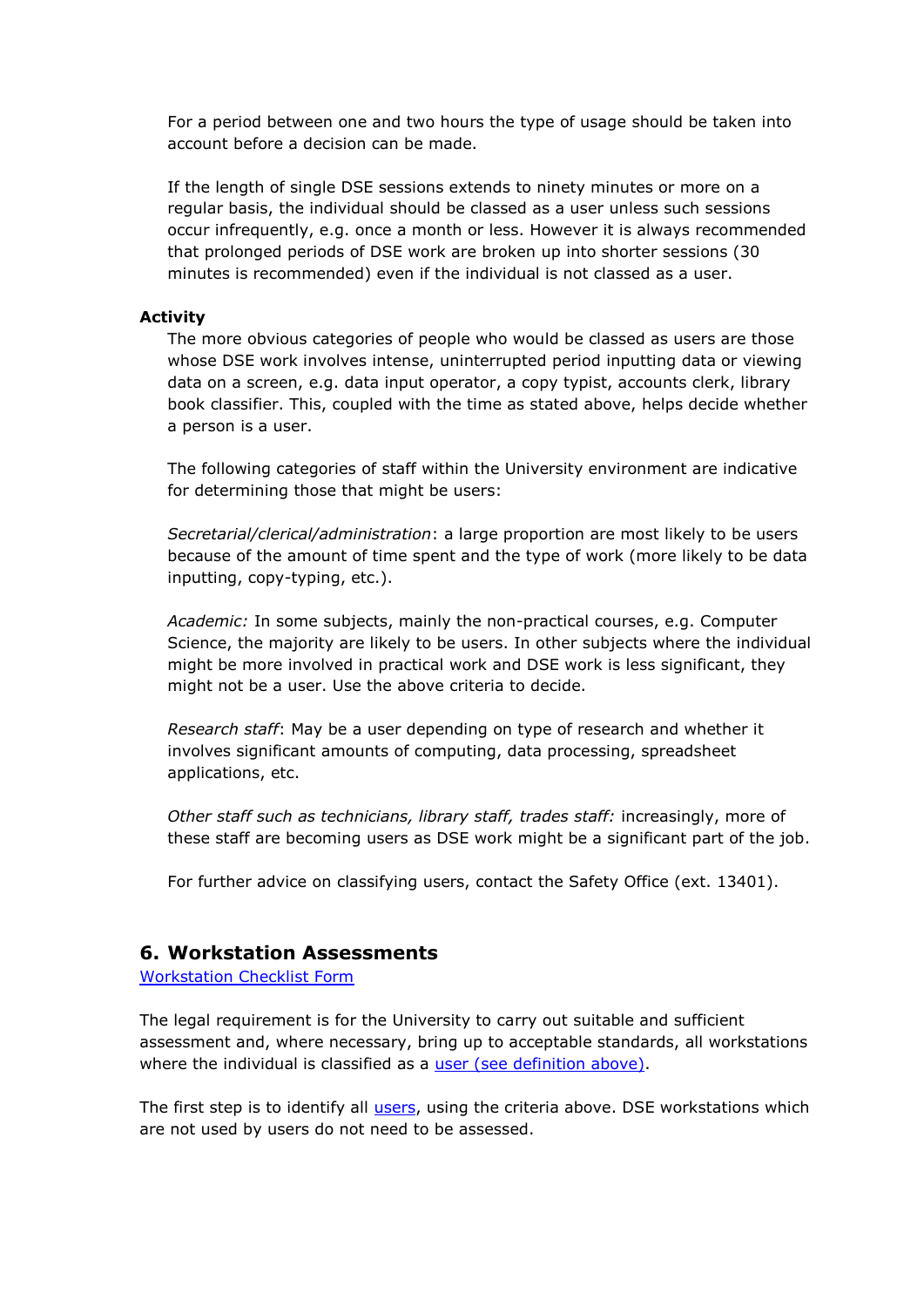#### **Assessment procedure:**

The assessment is to include consideration of how far the DSE and workstations generally meet the requirements of the work environment and the work routine, posture of the user and the software should also be assessed.

- The initial assessment should be carried out by the user, using the standard [checklist,](http://www.nottingham.ac.uk/safety/forms/dsechecklist.htm) see below. Once completed it should be passed to the person responsible for co-ordinating DSE within the school/department / DSE assessor.
- The co-ordinator/DSE assessor should check completed checklists and ensure that actions /recommendations are reasonable and are being followed up. It may be necessary for the co-ordinator/DSE assessor to carry out further assessment and make their own recommendations.
- In exceptional cases where there are unresolved issues, perhaps because of unusual circumstances, the assessment should be referred to the Safety Office or Occupational Health.

#### **Recording of Assessments**

A standardised checklist has been developed to promote consistency of assessment. This can be accessed via the link at the top of this section.

The checklist meets the requirement to record assessments. The form includes an advice column that should enable the user to take action themselves or refer an issue to a specified role within the School/Department. Appendix 3, Safe Use of Display [Screen Equipment](http://www.nottingham.ac.uk/safety/documents/dse-cop.pdf) and the training referred to, should assist users in being better informed and able to carry out a self-assessment.

DSE assessors should also use the form to record assessments. DSE Assessors should carry out assessments where the individual has not been able to satisfactorily complete the assessment or has unresolved issues.

Each School/Department should maintain records of who their users are, the workstation assessments and any relevant documentation relating to actions that have been taken and training/information that has been provided.

Shared workstations must be considered for each user of the workstation as it is likely that individuals will need to make adjustments to the workstation set-up to suite them and this requirement must be highlighted with each user.

#### **Review of Assessments**

Schools/Departments should review the validity of existing DSE assessments on a regular basis, every two years is recommended.

If a new employee is employed at an existing workstation, an assessment must be carried out. The assessment is relevant to each user, not the workstation.

If there are significant changes to a workstation, it must be re-assessed and actions implemented to meet the requirements of the Regulations. Examples of significant changes are:

• if the workstation is relocated: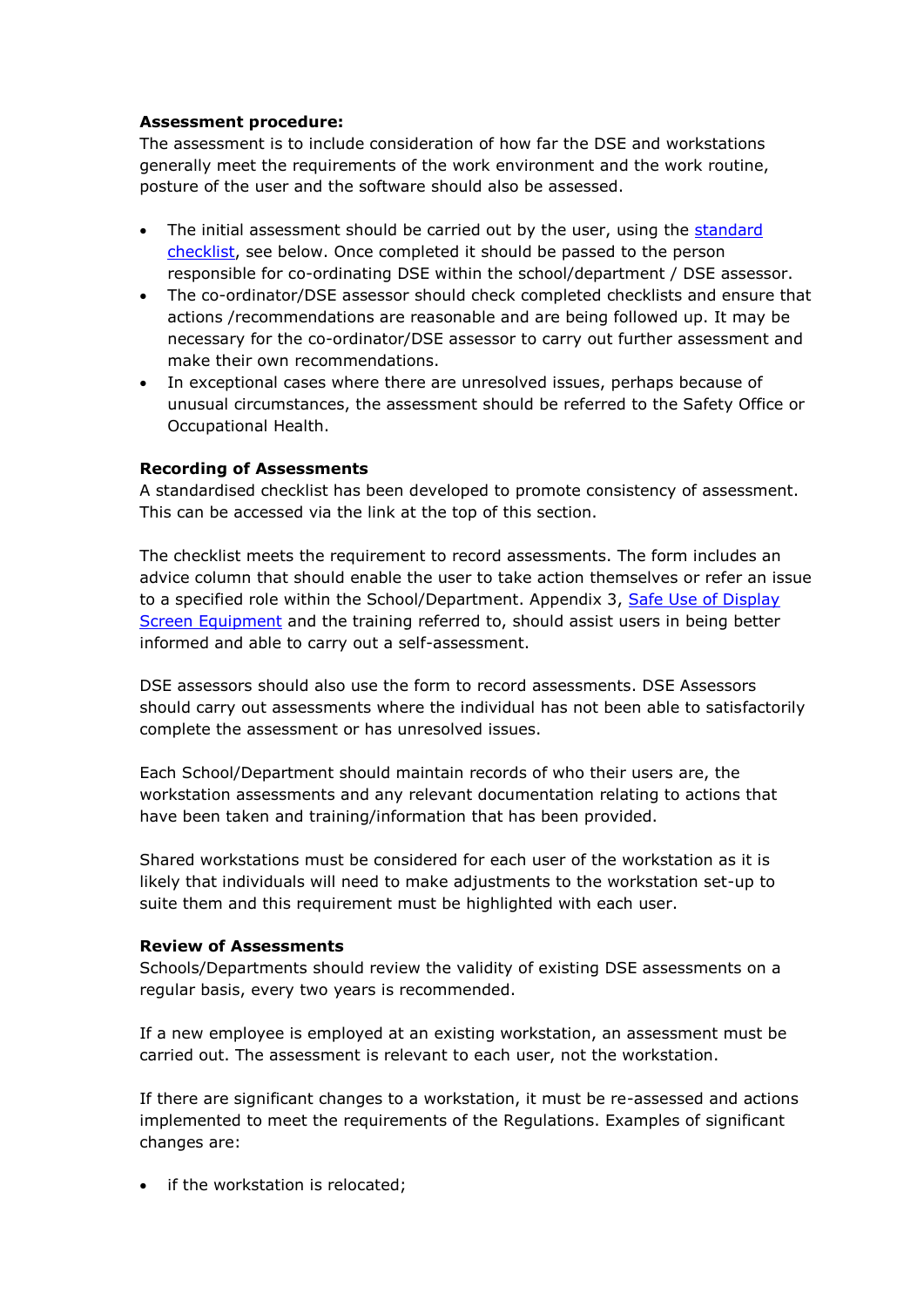- a major change in workstation furniture;
- a substantial increase in the amount of time required to be spent using display screen equipment;
- a substantial change in other task requirements (e.g. more speed or accuracy);
- a major change to software used;
- a major change to the hardware (screen, keyboard, input devices etc); this includes replacement of an unrepairable item with a new one, even if the replacement is the same model;
- if environmental conditions such as the lighting are significantly modified.

# <span id="page-7-0"></span>**7. Minimising the Risk**

#### **There are two key ways in which the risks arising from the hazards associated with DSE work may be minimised:**

1. [Provision of suitable workstation equipment and its set-up](#page-7-1)

As the standard of equipment now provided for University workstations is generally compliant with the [minimum standards](#page-11-1) laid down in the DSE regulations, the key aspect to focus on is the layout, adjustment and use of that equipment.

#### 2. [Work Routine](#page-8-1)

The work routine is both the time spent doing DSE work and the length of individual sessions that can have an effect on the risk of developing ill-health effects.

#### <span id="page-7-1"></span>**Workstation Equipment and Set-up**

Users' workstation equipment must be compliant with the minimum standards as given in the guidance (Appendix 1) to the DSE Regulations. This applies to the display screen, the keyboard and other input devices, work desk/surface, work chair, working environment, space, lighting (reflections and glare), noise, heat and humidity and radiation. General guidance is also given on task design and software that must be suitable for the user, adaptable to the capabilities of the user and generally user-friendly.

Also in the guidance (Appendix 4) to the DSE Regulations there is information concerning work with a mouse, trackball or other pointing device. The pointing device must be suitable to the user and information relating to its positioning, cleaning and settings must be provided to the user.

If the workstation is intended for use by a person in a wheelchair there may be special requirements, but in any case the needs of the individual have priority over rigid application of the Regulations. This would also apply to anyone with certain back complaints and others who would need special items that might not conform to the specific requirements of the Regulations.

Once the workstation equipment is suitable, it is necessary to ensure it is set up ergonomically. This is checked during the workstation assessment and information should be provided to the user on how this may be achieved and maintained (see section below on [Information and Training\)](http://www.nottingham.ac.uk/safety/training/training.aspx).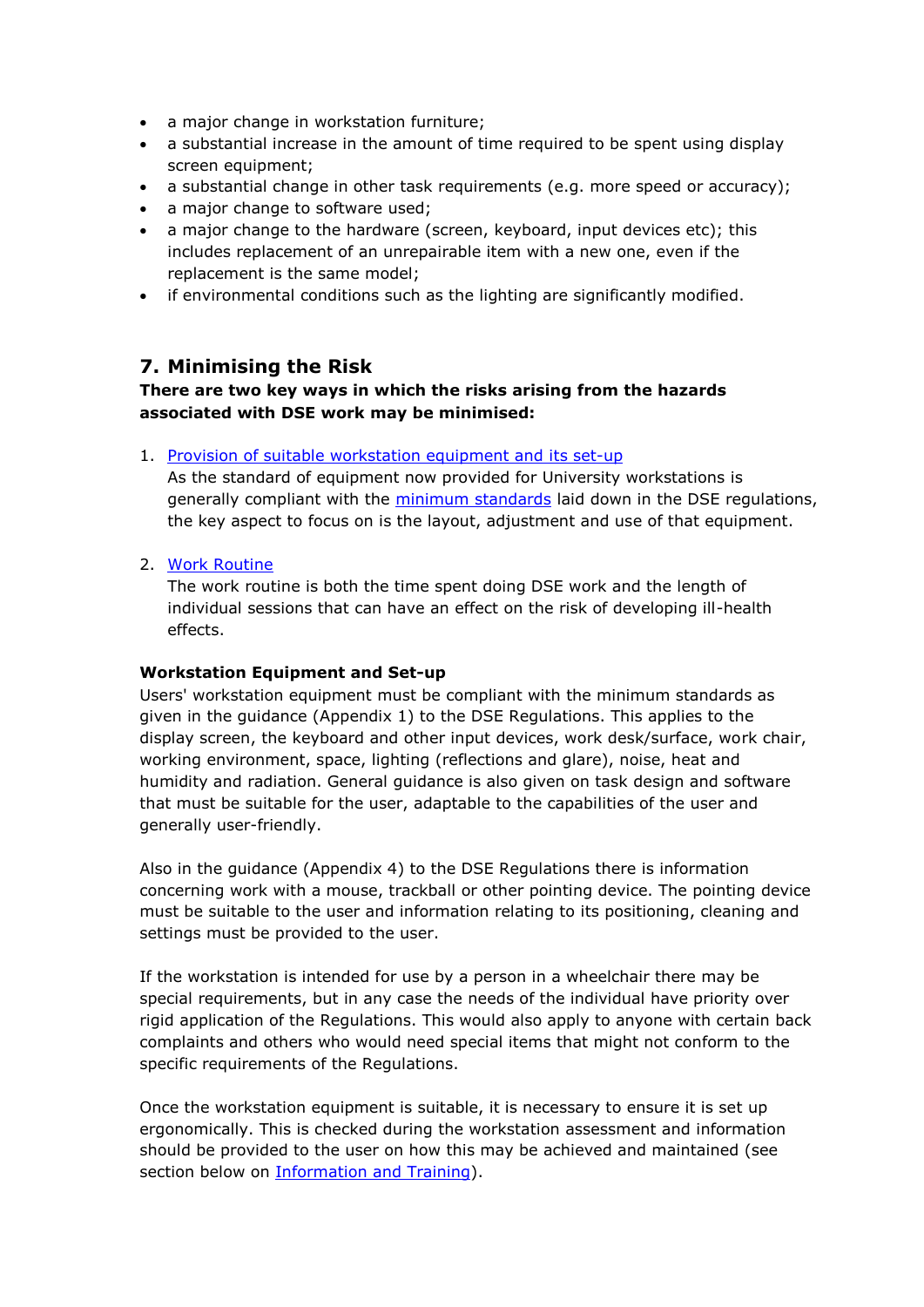#### <span id="page-8-1"></span>**Work Routine**

The principle is to arrange the work so that periods of DSE work are regularly interrupted by periods of other activity. The purpose of the change in activity is to prevent the onset of fatigue and muscular-skeletal problems, not for recuperation.

There are no specific requirements for the length of DSE sessions but the following is recommended:

- No single DSE session should exceed 90 minutes without a change of activity. Such as session is to be followed by a change of activity of not less than 15 minutes.
- Shorter sessions are preferable: such as 30 minutes followed by 5 minutes of change or 60 minutes followed by 10 minutes of change.

For some users, DSE sessions are frequently interrupted for brief periods by visitors, telephone calls, etc. These help to relieve fatigue and in some cases may be sufficient to act as the change of activity.

# <span id="page-8-0"></span>**8. Information and Training**

Users shall be provided with information on all aspects of health and safety relating to their workstations.

[Appendix 2, Safe Use of DSE \(Training and Self-Assessment information\)](http://www.nottingham.ac.uk/safety/policies-and-guidance/dse/dse.aspx) should be brought to the attention of all users so that they may understand what training and information is available and be better equipped to undertake a self-assessment of their workstation.

An [on-line training package](http://www.learninglink.ac.uk/keepfit/index.htm) is available via the Safety Office website and is the main training resource for users to obtain general DSE safety training.

There are other training options available:

- The University regularly holds Safe Use of Display Screen Equipment courses, see [Safety Office Training](http://www.nottingham.ac.uk/safety/training/training.aspx) page. These courses are run by Occupational Health.
- The Safety Office or Occupational Health may be requested to run courses for individual Schools/Departments (approx. 1 hour in duration).
- The local DSE Assessor may choose to organise his or her own course. A video ("Office Ergonomics") is available for loan from the Safety Office.

Training sessions should include:

- The recognised health effects associated with DSE work and how to recognise symptoms of upper limb disorders and the method of reporting such symptoms or other problems.
- The University standards for compliance with the DSE regulations and how these will be addressed, i.e. what the user can expect of the University.
- How workstations can be set up ergonomically and the correct manner of adjusting and checking a workstation.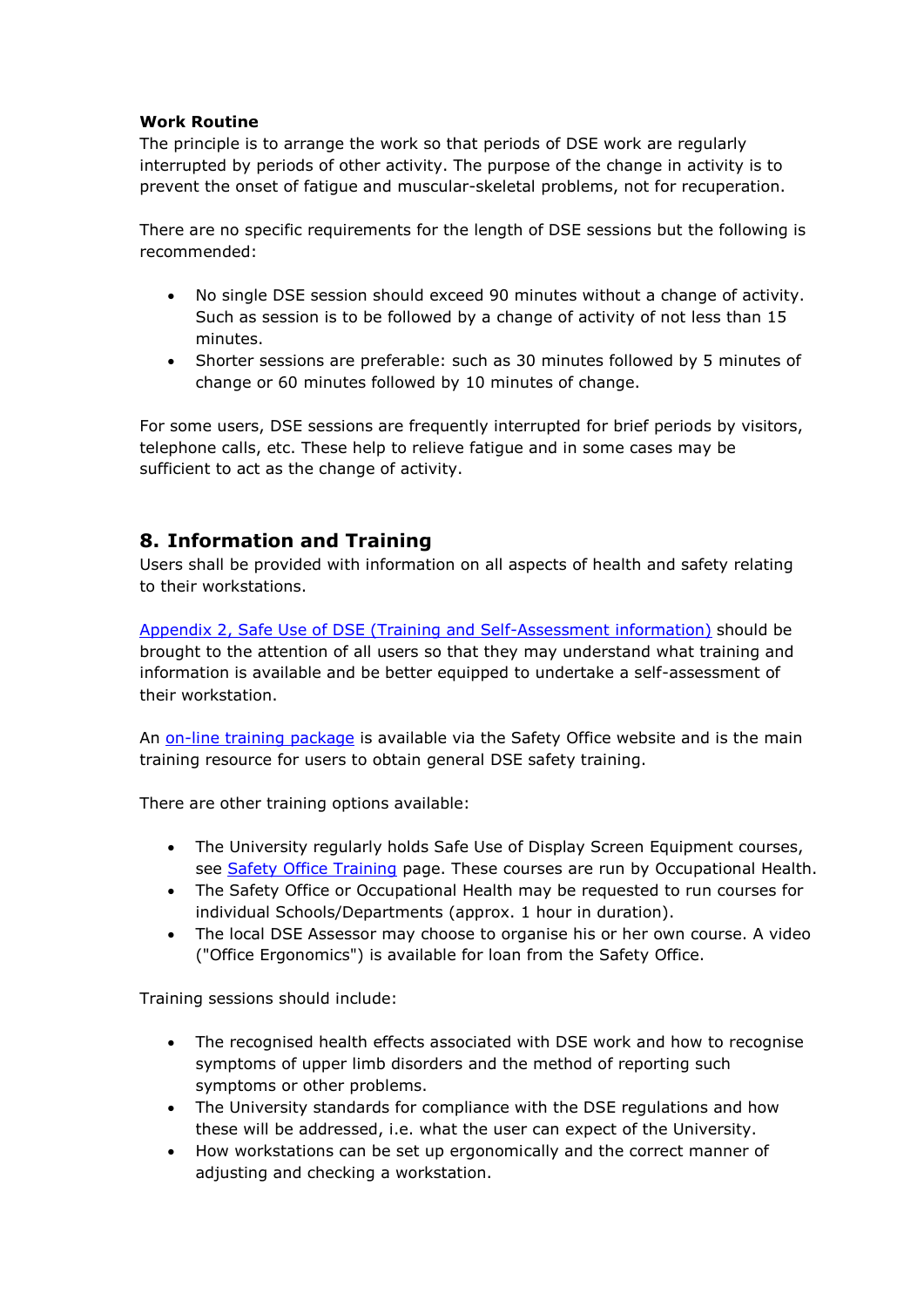Information on the system for providing eye and eyesight tests.

Adequate training in the use of software should also be provided although this is generally not part of the above.

Records of who has had training should be maintained by the School/Department.

### <span id="page-9-0"></span>**9. Eye and Eyesight Tests**

Schools/Departments must bring to the attention of users the provisions of the Regulations relating to eye and eyesight tests. The legal situation is that *users* may request an eye and eyesight test which must be made available to them at no cost to the individual.

The procedure for provision of eye tests through the University is given at: [dse](http://www.nottingham.ac.uk/safety/policies-and-guidance/dse/dse-eye.aspx)[eye.htm.](http://www.nottingham.ac.uk/safety/policies-and-guidance/dse/dse-eye.aspx) It is recommended that all uses are provided with a copy and the local DSE Assessor should ensure the requirements are understood and followed.

The University is not required by the DSE regulations to offer eye tests to students but if a student requests an eye test this can be arranged with Occupational Health at the discretion of School/Departmental management. Any cost incurred must be borne by the School/Department or the individual.

# <span id="page-9-1"></span>**10. Home Working**

Where employees are required to work at home, the School/Department must ensure that the requirements of the DSE Regulations in terms of provision of equipment and suitable set-up are implemented. An assessment should be carried out in the home setting; this should be carried out by the user using the standard checklist. Exceptionally it might be necessary for a home visit by the DSE Assessor.

In most cases, staff are not required to work at home but may choose to take work home. Where home-working is at the discretion of the employee, the School/Department is not required to ensure the workstation is compliant with the DSE regulations but it is recommended that employees are advised to ensure their set-up is as ergonomic as possible, e.g. suitable work surface, adjustable chair, good positioning of keyboard and pointing device and reasonable working environment.

# <span id="page-9-2"></span>**11. Use of portable systems (Laptops)**

This equipment is subject to the DSE Regulations if it is in prolonged use. The problems associated with DSE work can be exacerbated when portable equipment is involved because it generally has a smaller-than-normal keyboard and/or lack of keyboard/screen separation - this can make it difficult for a comfortable working posture to be achieved. By the nature of the equipment, it can be used in a wide range of environments, not all suited to allowing a good working posture. Prolonged use of portable systems is known to lead to postural problems such as upper limb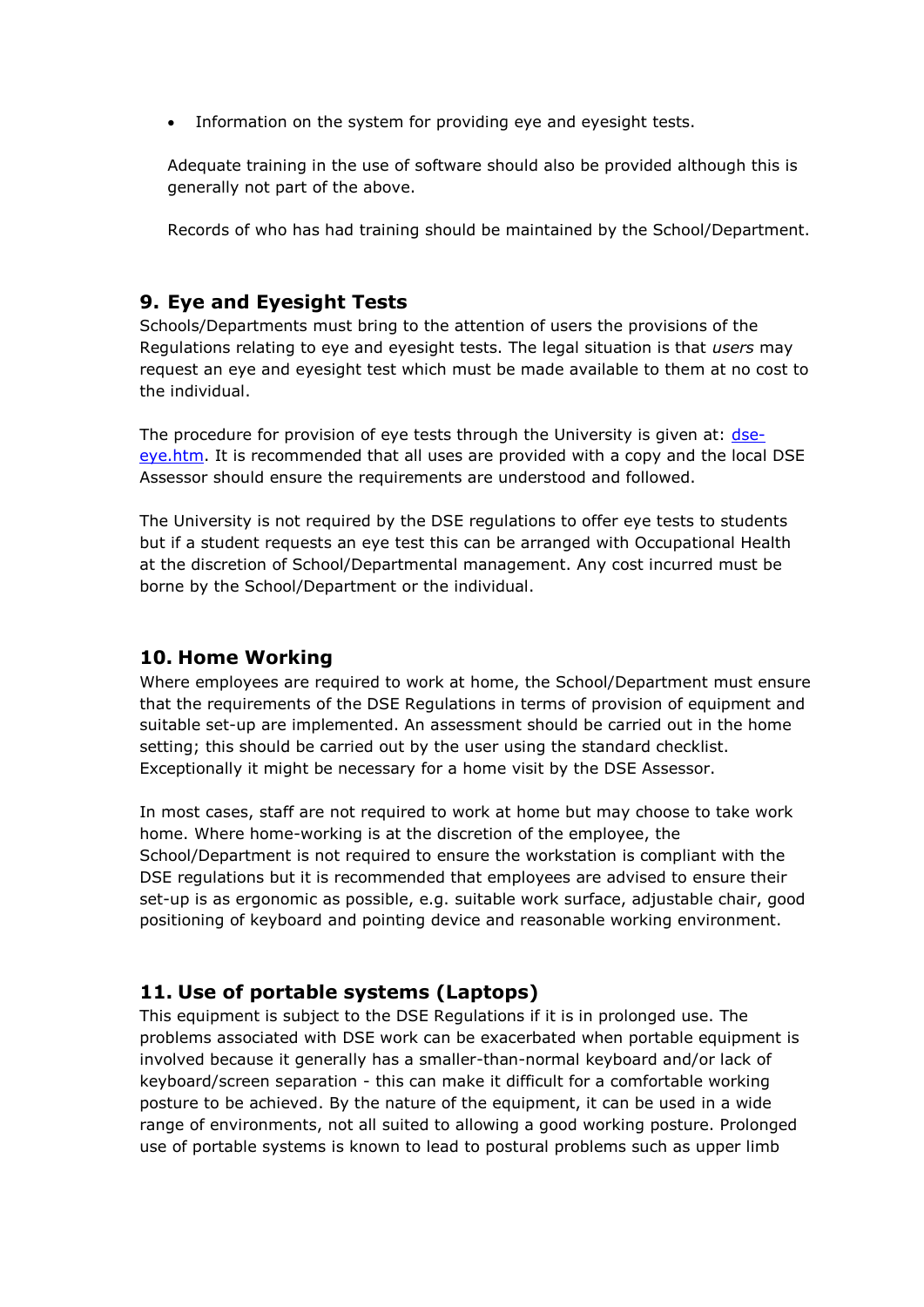(neck, shoulder, back) stiffness and headaches arising from peering at low, fixed screens and wrist and arm problems related to fixed and/or small keyboards.

It is not necessary to assess the user of such equipment in every location but to concentrate on the locations where the risks are greatest, i.e. those where the user uses the equipment for prolonged periods.

In particular, where portable equipment is set up for prolonged use, Schools/Departments should be prepared to provide equipment such as docking stations, separate keyboards, separate pointing devices and/or separate monitors.

Users must be provided with information and training on using suitable locations for the equipment and to avoid prolonged periods of use when good posture is difficult, e.g. in transport. The importance of using docking stations and/or external equipment must be highlighted as well as the need to break up the DSE work with other activities.

Appendix 3 (Work with portable DSE) of the DSE Regulations gives practical advice when selecting portable computers. The key points are:

- Choose as large and clear a screen as possible.
- Choose tilt-adjustable keyboards
- Choose detachable or height adjustable screens or ensure a docking station is available
- Choose models that are capable of being used with docking stations and/or have the facility to attaching external pointing device and keyboard.
- Choose models where the casing incorporates a wrist pad space.

It should also be noted that beside the DSE risks, the other hazards associated specifically with portable equipment are personal safety (theft of equipment) and manual handling problems (carrying equipment long distances).

### <span id="page-10-0"></span>**For further advice, please contact the Safety Office at [bb-safety](mailto:bb-safety-office@exmail.nottingham.ac.uk)[office@exmail.nottingham.ac.uk](mailto:bb-safety-office@exmail.nottingham.ac.uk)**

# **Appendix 1**

[DSE/VDU Workstation Assessment](http://www.nottingham.ac.uk/safety/local/dsechecklist.htm) Form

# <span id="page-10-1"></span>**Appendix 2**

[Safe Use of Display Screen Equipment \(training and self-assessment information for](http://www.nottingham.ac.uk/safety/policies-and-guidance/dse/dse.aspx)  [users\)](http://www.nottingham.ac.uk/safety/policies-and-guidance/dse/dse.aspx)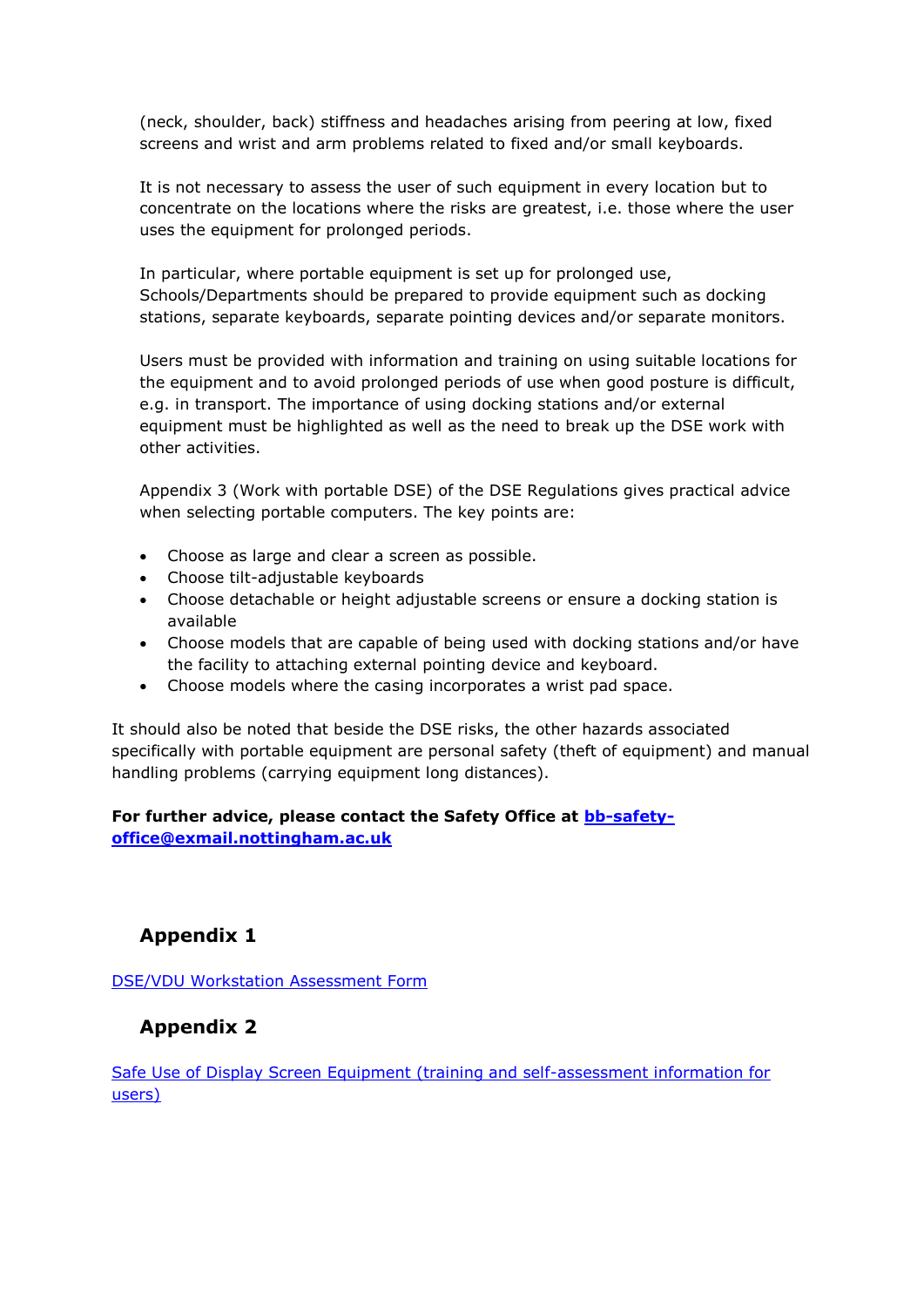# <span id="page-11-1"></span>**Guidance on Minimum Requirements**

<span id="page-11-0"></span>The Schedule and Appendix 1 in L26 (Display Screen Equipment Work, Guidance on the Regulations) lay down and give guidance on the minimum requirements for workstations. The Workstation Checklist is designed to ensure that the minimum requirements are addressed if all questions are positively answered.

#### **Summary of minimum requirements:**

| <b>Equipment</b> | <b>Minimum Requirement</b>                                                                                 |
|------------------|------------------------------------------------------------------------------------------------------------|
| Display          | Characters should be well-defined & clearly formed, of adequate size & with                                |
| Screen           | adequate spacing between the characters and lines.                                                         |
|                  | Image on the screen should be stable with no flickering.                                                   |
|                  | Should be able to achieve comfortable height and distance from the user                                    |
|                  | Screen must swivel and tilt easily and freely to suit user                                                 |
|                  | Screen shall be free of reflective glare                                                                   |
|                  | The brightness and contrast shall be easily adjustable by the user                                         |
| Keyboard         | Shall be tiltable and separate from the screen so as to allow user to find<br>comfortable working position |
|                  | Shall have sufficient space in front of keyboard to provide support for hands and<br>arms                  |
|                  | Should be directly in front of the user, an equal distance from each arm                                   |
|                  | If the user wishes to have wrist support, a wrist rest should be available                                 |
| Pointing         | Should be comfortable and suitable for the user                                                            |
| Device           |                                                                                                            |
| (Mouse)          | Should be positioned close to the user                                                                     |
|                  | Should have wrist support if the user wants it                                                             |
|                  | Should be able to adjust the software settings for speed and accuracy of the<br>mouse                      |
| Chair            | Shall be stable and allow the user easy freedom of movement and a comfortable<br>position.                 |
|                  | Shall be adjustable in back height, back tilt and seat height and should be<br>adjusted to suit the user   |
|                  | Shall be of sufficient pan depth (seat)                                                                    |
|                  | Shall be in good condition with all adjusters working correctly                                            |
|                  | A footrest shall be provided if the user's feet do not rest comfortably flat on the<br>floor               |